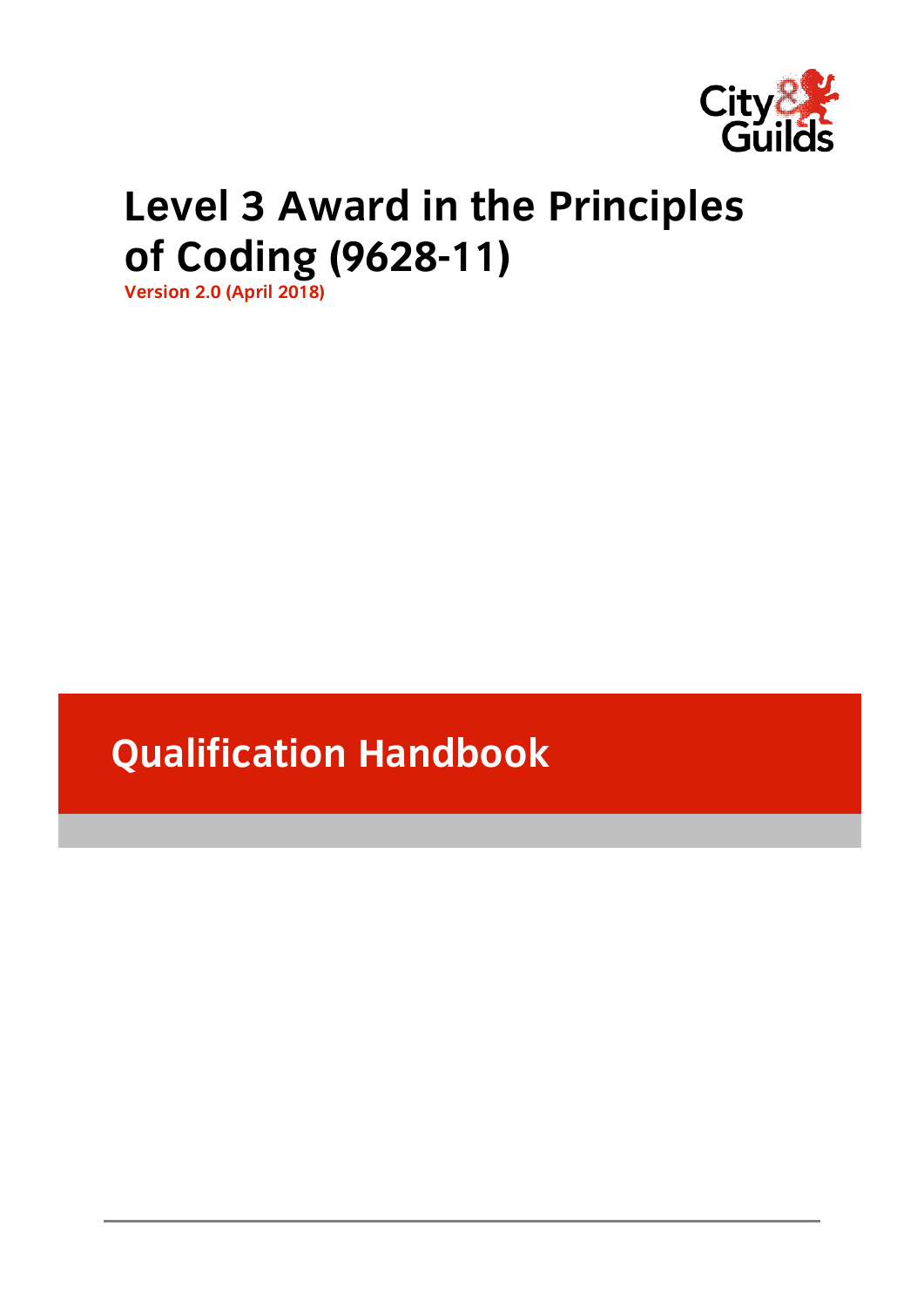### **Qualification at a glance**

| <b>Industry area</b>                  | IT Professional                                                                                                       |
|---------------------------------------|-----------------------------------------------------------------------------------------------------------------------|
| <b>City &amp; Guilds number</b>       | 9628                                                                                                                  |
| Age group                             | $16+$                                                                                                                 |
| <b>Entry requirements</b>             | Centres must ensure that any pre-requisites stated in<br>the What is this qualification about? section are met.       |
| <b>Assessment</b>                     | Multiple-choice online exam                                                                                           |
| <b>Qualification grade scale</b>      | Pass                                                                                                                  |
| <b>Approvals</b>                      | Approval application required                                                                                         |
| <b>Registration and certification</b> | Registration and certification of this qualification is<br>through the Walled Garden, and is subject to end<br>dates. |

| <b>Title and level</b>                       | <b>GLH</b> | <b>TOT</b> | City & Guilds Ofqual<br>qualification accreditation<br>number | number     |
|----------------------------------------------|------------|------------|---------------------------------------------------------------|------------|
| Level 3 Award in the Principles of<br>Coding | 36         | 85         | 9628-11                                                       | 603/1606/8 |

| Version and date Change detail |                                   | Section    |
|--------------------------------|-----------------------------------|------------|
| 2.0 April 2018                 | Test specification detail updated | Assessment |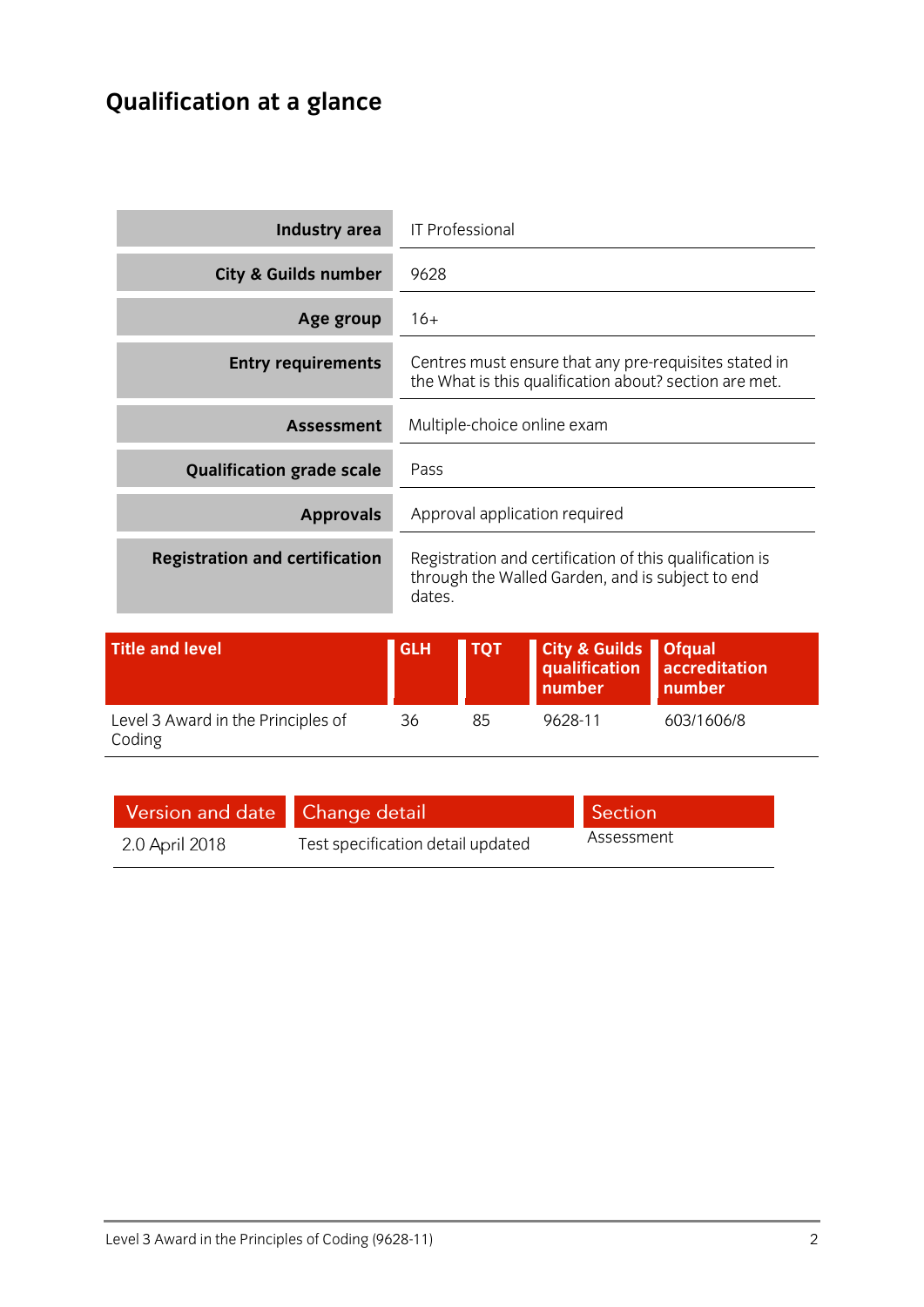### **Contents**

|                  | <b>Qualification at a glance</b> |                                               | $\mathbf{2}$ |
|------------------|----------------------------------|-----------------------------------------------|--------------|
|                  | <b>Contents</b>                  |                                               | 3            |
| 1                | <b>Introduction</b>              |                                               | 4            |
|                  |                                  | Structure                                     | 5            |
|                  |                                  | <b>Total Qualification Time</b>               | 5            |
| $\boldsymbol{2}$ |                                  | <b>Centre requirements</b>                    | 6            |
|                  |                                  | Approval                                      | 6            |
|                  |                                  | Resource requirements                         | 6            |
|                  |                                  | Learner entry requirements                    | 6            |
|                  |                                  | Age restrictions                              | 6            |
| 3                |                                  | Delivering the qualification                  | 7            |
|                  |                                  | Initial assessment and induction              | 7            |
|                  |                                  | Support materials                             | 7            |
| 4                | <b>Assessment</b>                |                                               | 8            |
|                  |                                  | Summary of assessment methods                 | 8            |
|                  |                                  | Assessment strategy                           | 8            |
| 5                | Administration                   |                                               | 10           |
|                  |                                  | Quality assurance                             | 10           |
|                  |                                  | Access arrangements and special consideration | 10           |
|                  |                                  | Other issues                                  | 10           |
| 6                | <b>Units</b>                     |                                               | 12           |
|                  |                                  | Availability of units                         | 12           |
|                  |                                  | Structure of the units                        | 12           |
|                  | <b>Unit 311</b>                  | <b>The Principles of Coding</b>               | 13           |
|                  | <b>Appendix 1</b>                | <b>Sources of general information</b>         | 18           |
|                  | <b>Appendix 2</b>                | <b>Useful contacts</b>                        | 20           |
|                  |                                  |                                               |              |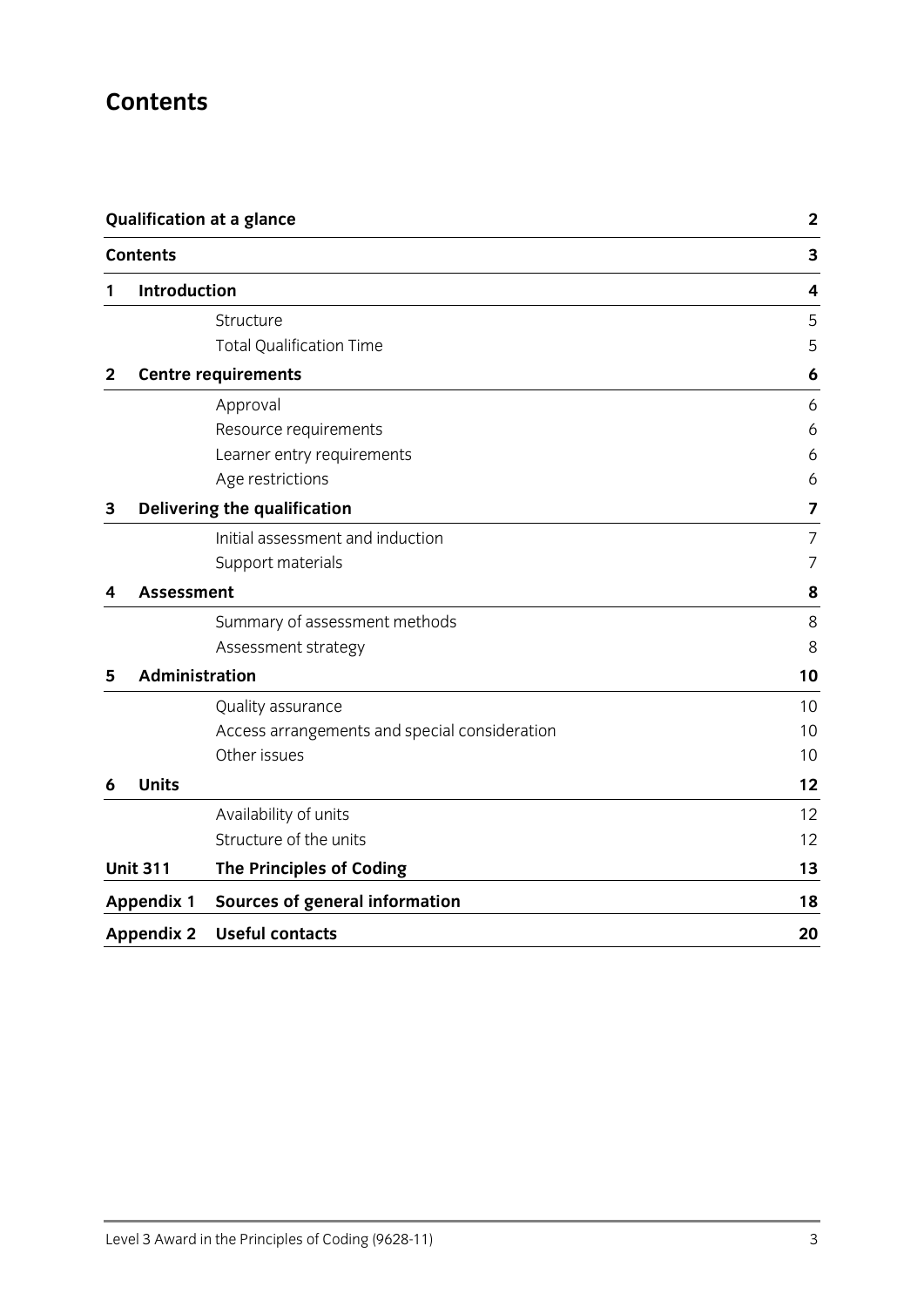### **1 Introduction**

This document tells you what you need to do to deliver the qualification:

| <b>Area</b>                                                 | <b>Digital Apprenticeships</b>                                                                                                                                                                                                                                                                                                                                                                                                                                                                                                                                                                                                                                                                                                                                                                                                                          |
|-------------------------------------------------------------|---------------------------------------------------------------------------------------------------------------------------------------------------------------------------------------------------------------------------------------------------------------------------------------------------------------------------------------------------------------------------------------------------------------------------------------------------------------------------------------------------------------------------------------------------------------------------------------------------------------------------------------------------------------------------------------------------------------------------------------------------------------------------------------------------------------------------------------------------------|
| Who is the qualification for?                               | This qualification is designed to support learners to<br>develop a full range of underpinning knowledge that can<br>be used in a variety of businesses and industries that<br>demonstrate confidence and transferability in a Digital<br>Technology Environment.                                                                                                                                                                                                                                                                                                                                                                                                                                                                                                                                                                                        |
| What does the qualification cover?                          | A successful Digital Marketer will be expected to<br>understand, use and review basic code that enables the<br>Web to work. This qualification empowers the successful<br>learner with an appreciation of the technologies that<br>enable websites and online platforms to operate and an<br>understanding of the means by which websites are<br>created, published and hosted will enable them to meet<br>the challenges of modern, dynamic and flexible digital<br>marketing and to contribute more effectively to the<br>digital presence of their business<br>Some of the topics covered include:<br>How the Web works from a digital and social<br>media perspective<br>The basic principles of good coding, including the<br>key features and uses of the main coding languages<br>The compatibility of different code on different<br>platforms. |
| What opportunities for progression<br>are there?            | This qualification is part of the Digital Industries<br>Apprenticeship programme and are not offered as<br>standalone products.<br>On achieving this qualification the learner will have<br>completed a section of the knowledge element as part of<br>their apprenticeship journey.                                                                                                                                                                                                                                                                                                                                                                                                                                                                                                                                                                    |
| Who did we develop the qualification<br>with?               | It was developed in collaboration with employers, sector<br>experts and training providers using the Standard as the<br>baseline. The Standards have been created by The Tech<br>Partnership and their Employer Groups for the specific<br>areas. The qualification embodies the required learning<br>for an apprentice to have the opportunity to successfully<br>gain the relevant knowledge for their chosen career path<br>in a Digital Technology environment.                                                                                                                                                                                                                                                                                                                                                                                     |
| Is it part of an apprenticeship<br>framework or initiative? | Yes - Digital Marketer (9648-04)                                                                                                                                                                                                                                                                                                                                                                                                                                                                                                                                                                                                                                                                                                                                                                                                                        |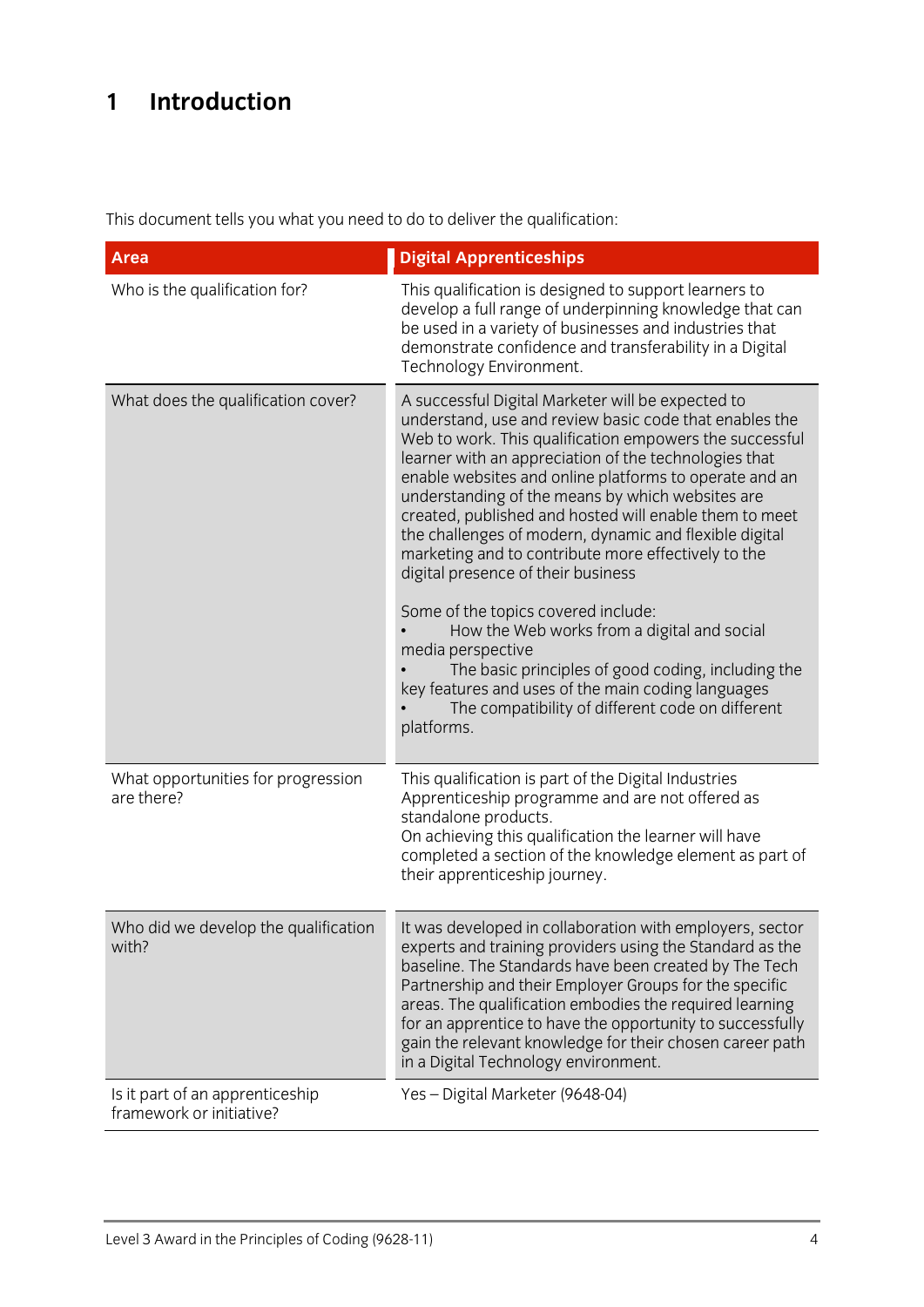#### **Structure Structure**

### **Total Qualification Time**

Total Qualification Time (TQT) is the number of notional hours which represents an estimate of the the achieve ment of the level of attainment necessary for the award of a qualification the achievement of the level of attainment necessary for the award of a qualification.

- TQT is comprised of the following two elements:<br>• The number of hours which an awarding organisation has assigned to a qualification for Guided Learning, and
- an estimate of the number of hours a Learner will reasonably be likely to spend in preparation,  $\bullet$ study or any other form of participation in education or training, including assessment, which takes place as directed by - but, unlike Guided Learning, not under the Immediate Guidance or Supervision of - a lecturer, supervisor, tutor or other, appropriate provider of education or Supervision of - a lecturer, supervisor, tutor or other, appropriate provider of education or training.

| <b>Title and level</b>                       | <b>GLH</b> | <b>TOT</b> |
|----------------------------------------------|------------|------------|
| Level 3 Award in the Principles of<br>Coding | 36         | 85         |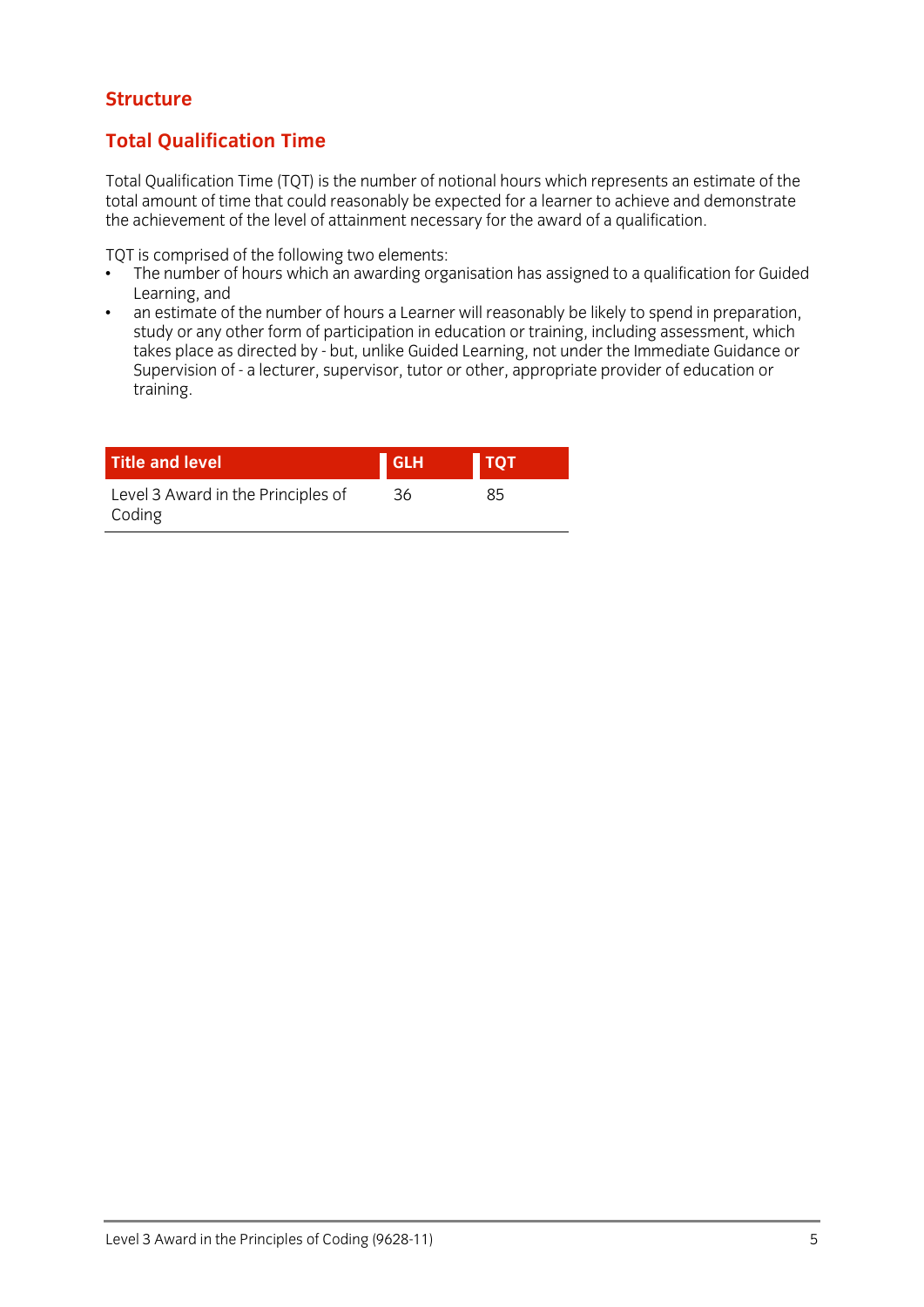### $\overline{2}$ **2 Centre requirements**

### **Approval**

If your Centre is approved to offer the existing Digital Apprenticeships at Level 3 or above then you<br>can apply for the new 9648 Digital Apprenticeships approval using the fast track approval form. available from the City & Guilds website.  $\frac{1}{2}$ 

Centres should use the fast track form if:

- there have been no changes to the way the qualifications are delivered, and<br>• they meet all of the annoyal criteria in the fast track form quidance notes
- they meet all of the approval criteria in the fast track form guidance notes.

Fast track approval is available for 12 months from the launch of the qualification. After 12 months, the Centre will have to go through the standard Qualification Approval Process. The centre is responsible for checking that fast track approval is still current at the time of application. responsible for checking that fast track approval is still current at the time of application.

To offer these qualifications, new centres will need to gain both centre and qualification approval.<br>Please refer to the Centre Manual - Supporting Customer Excellence for further information. Please refer to the Centre Manual - Supporting Customer Excellence for further information.

Centre staff should familiarise themselves with the structure, content and assessment requirements of the qualifications before designing a course programme.  $\sim$  the qualifications before design before designing a course programme.

### **Resource requirements**

### *Centre staffing*

Staff delivering these qualifications must be able to demonstrate that they meet the following occupational expertise requirements. They should:

- be occupationally competent or technically knowledgeable in the area[s] for which they are<br>delivering training and/or have experience of providing training. This knowledge must be to delivering training and/or have experience of providing training. This knowledge must be to the same level as the training being delivered
- have recent relevant experience in the specific area they will be assessing<br>• have credible experience of providing training
- have credible experience of providing training.

Centre staff may undertake more than one role, eg tutor and assessor or internal verifier, but cannot internally verify their own assessments. cannot internally verify their own assessments.

### **Learner entry requirements**

City & Guilds does not set entry requirements for these qualifications. However, centres must ensure that candidates have the potential and opportunity to gain the qualifications successfully. ensure that candidates have the potential and opportunity to gain the qualifications successfully.

### **Age restrictions**

City & Guilds cannot accept any registrations for learners under 16 as these qualifications are not approved for learners under 16.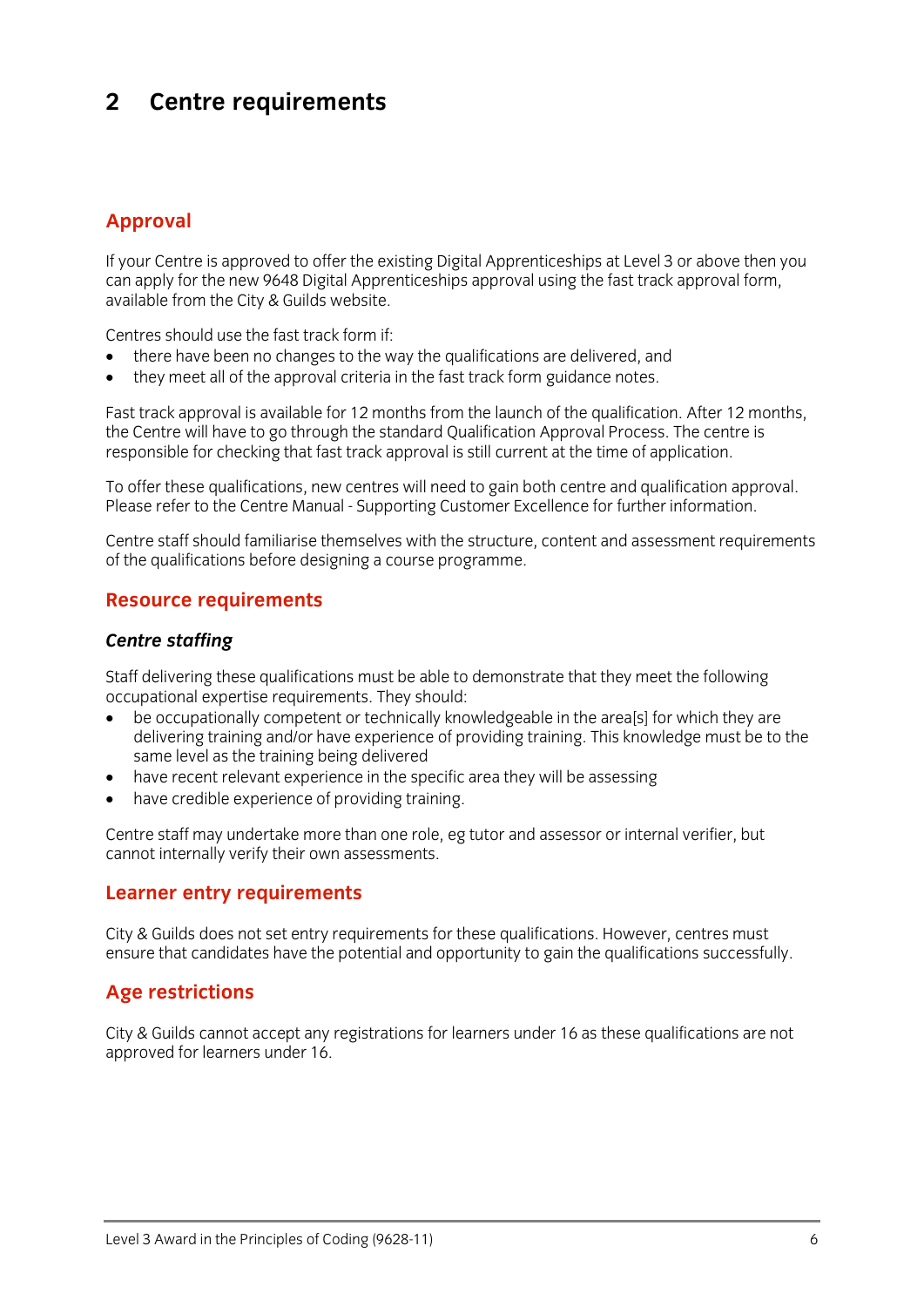### $\mathbf{3}$ **3 Delivering the qualification**

#### Initial assessment and induction **Initial assessment and induction**

An initial assessment of each candidate should be made before the start of their programme to identify:

- $\bullet$  if the candidate has any specific training needs<br>  $\bullet$  support and quidance they may need when we
- support and guidance they may need when working towards their qualifications
- any units they have already completed, or credit they have accumulated which is relevant to the
- $\bullet$  the appropriate type and level of qualification.

We recommend that centres provide an induction programme so the candidate fully understands<br>the requirements of the qualification[s], their responsibilities as a candidate, and the responsibilities of the centre. This information can be recorded on a learning contract. of the centre. This information can be recorded on a learning contract.

### **Support materials**

 $T$  for the following resources are available for these qualifications:

### *Recording documents*

Candidates and centres may decide to use a paper-based or electronic method of recording evidence.

City & Guilds endorses several ePortfolio systems, including our own, Learning Assistant, an easy-to-<br>use and secure online tool to support and evidence learners' progress towards achieving qualifications. Further details are available at: www.cityandguilds.com/eportfolios. qualifications. Further details are available at: [www.cityandguilds.com/eportfolios.](http://www.cityandguilds.com/eportfolios)

City & Guilds has developed a set of *Recording forms* including examples of completed forms, for new and existing centres to use as appropriate. Recording for the City & Guilds are available on the City & Gui website.

Although new centres are expected to use these forms, centres may devise or customise<br>alternative forms, which must be approved for use by the external verifier, before they are used by candidates and assessors at the centre. Amendable (MS Word) versions of the forms are available can the City & Guilds website on the City & Guilds website.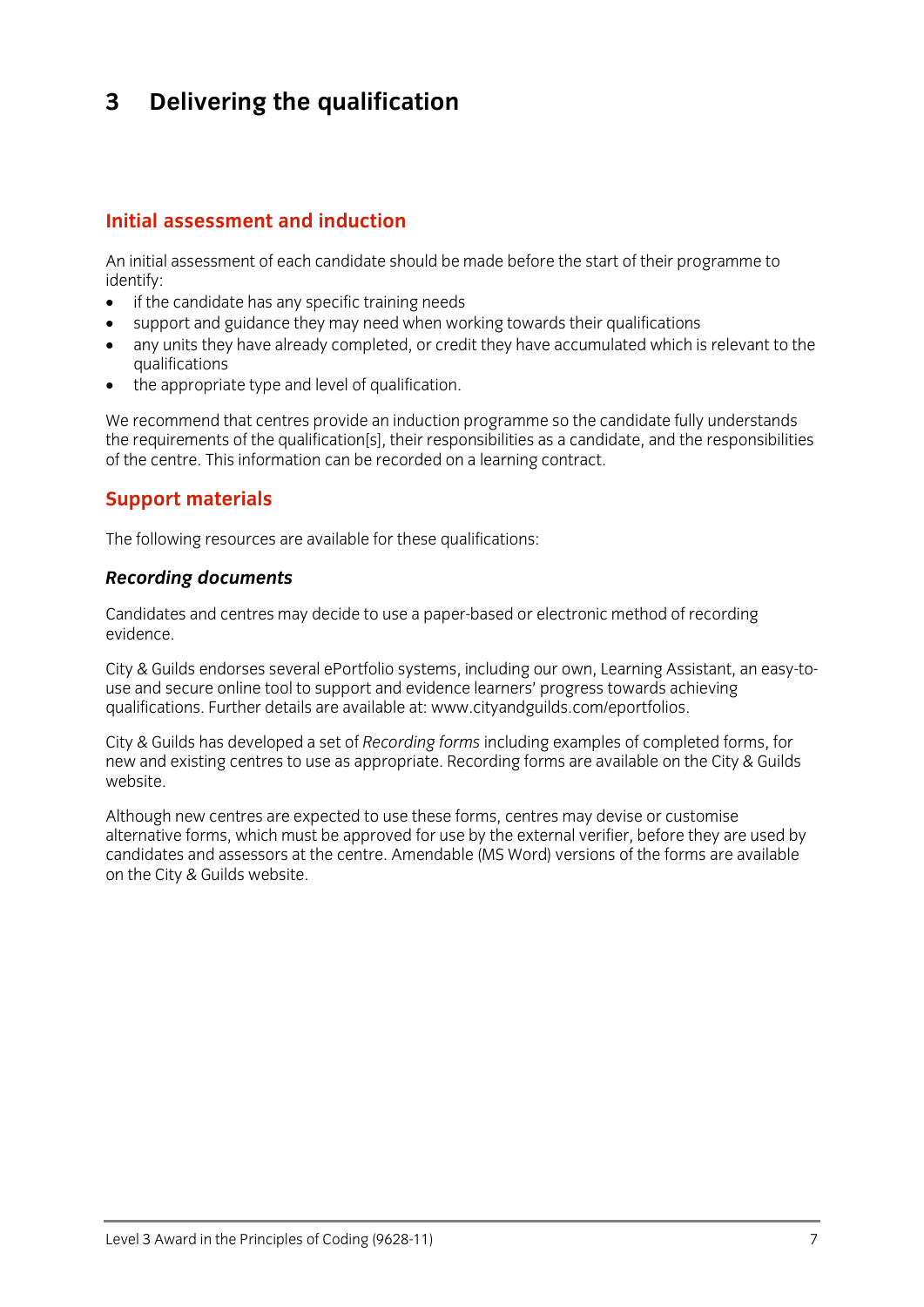#### $\overline{\mathbf{4}}$ **Assessment 4 Assessment**

### **Summary of assessment methods**

*Candidates must:* successfully complete one evolve test for the unit

### *Available assessments/assignments*

 $\bullet$  evolve tests

| <b>Assessment Types</b> |                         |                   |                                         |
|-------------------------|-------------------------|-------------------|-----------------------------------------|
| Unit                    | <b>Title</b>            | Assessment method | Where to obtain assessment<br>materials |
| 311                     | Principles of<br>Coding | Evolve Test       | Please see www.cityandguilds.com        |

### **Assessment strategy**

Tables and content pertaining to the assessment strategy

#### *Test Specifications*

The way the knowledge is covered by each test is laid out in the table below:<br> **Assessment type:** Multiple-choice online test

**Assessment conditions:** Invigilated examination conditions **Number of questions:** 15 **Duration: 30 minutes Pass mark:** 10/15 (66%) **Pass mark: 10/16 (66%)**<br>**Grading:** Pass/Fail **Grading:** Pass/Fail

| <b>Test: 311</b>                       | The Principles of Coding                                                             |                            |
|----------------------------------------|--------------------------------------------------------------------------------------|----------------------------|
| <b>Learning Outcome</b>                | <b>Topic</b>                                                                         | <b>Number of questions</b> |
| Understand the principles of<br>coding | The learner will be able to<br>understand the application of<br>logic in coding      | 2                          |
|                                        | The learner will be able to<br>recognise and describe the use<br>of common languages | $\overline{4}$             |
|                                        | The learner will understand the<br>importance of considering                         | 3                          |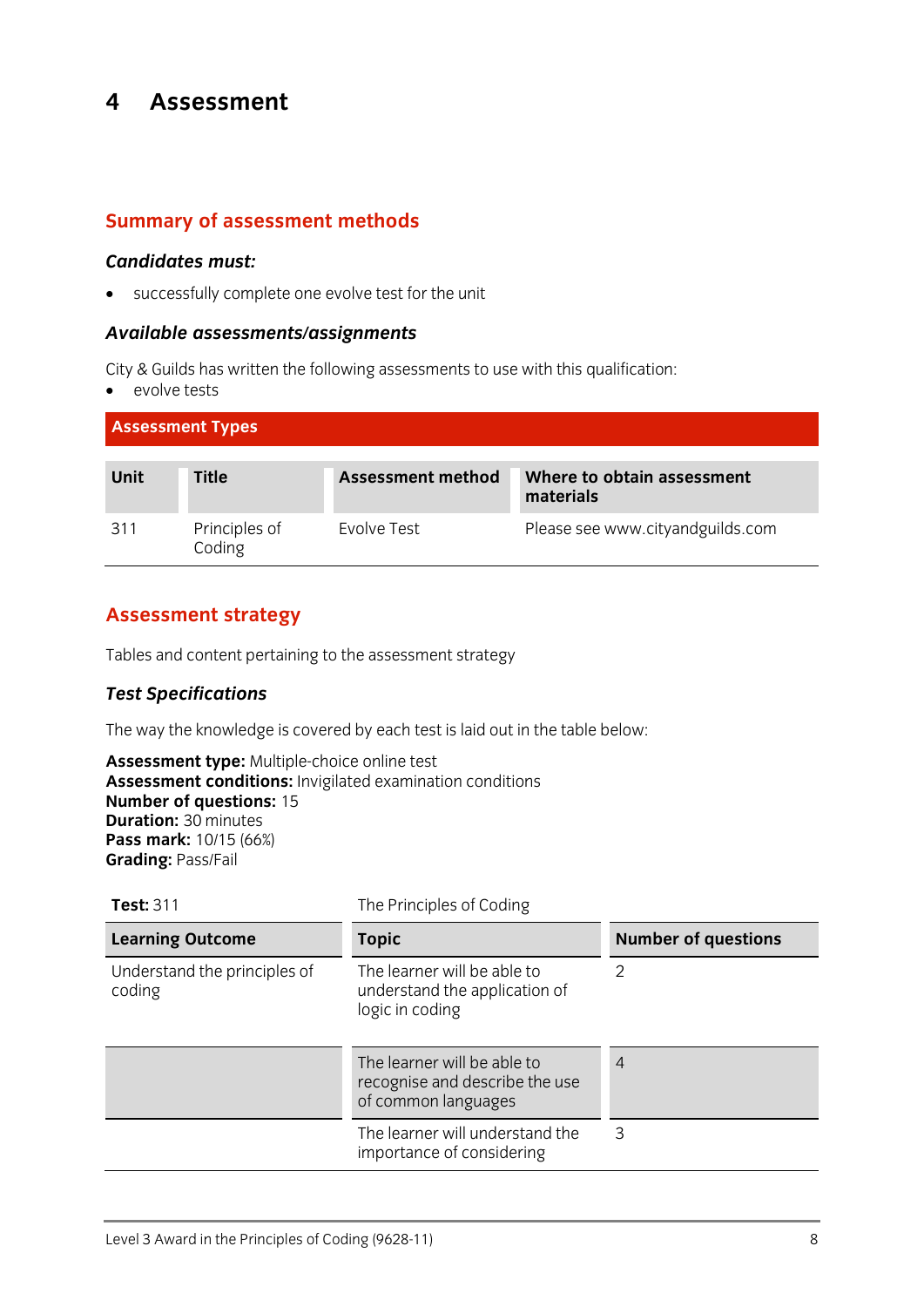|                                                     | <b>Total questions</b>                                                                 | 15 |
|-----------------------------------------------------|----------------------------------------------------------------------------------------|----|
|                                                     | Search engines                                                                         |    |
|                                                     | Web technologies                                                                       |    |
|                                                     | Protocols                                                                              |    |
| Understand the components<br>that make the Web work | The learner will be able to<br>describe hardware and software<br>components of the web | 2  |
|                                                     | compatibility issues with code on<br>different platforms                               |    |

### *Recognition of prior learning (RPL)*

Recognition of prior learning means using a person's previous experience, or qualifications which is needed. have already been achieved, to contribute to a new qualification.

For this qualification, RPL is not allowed.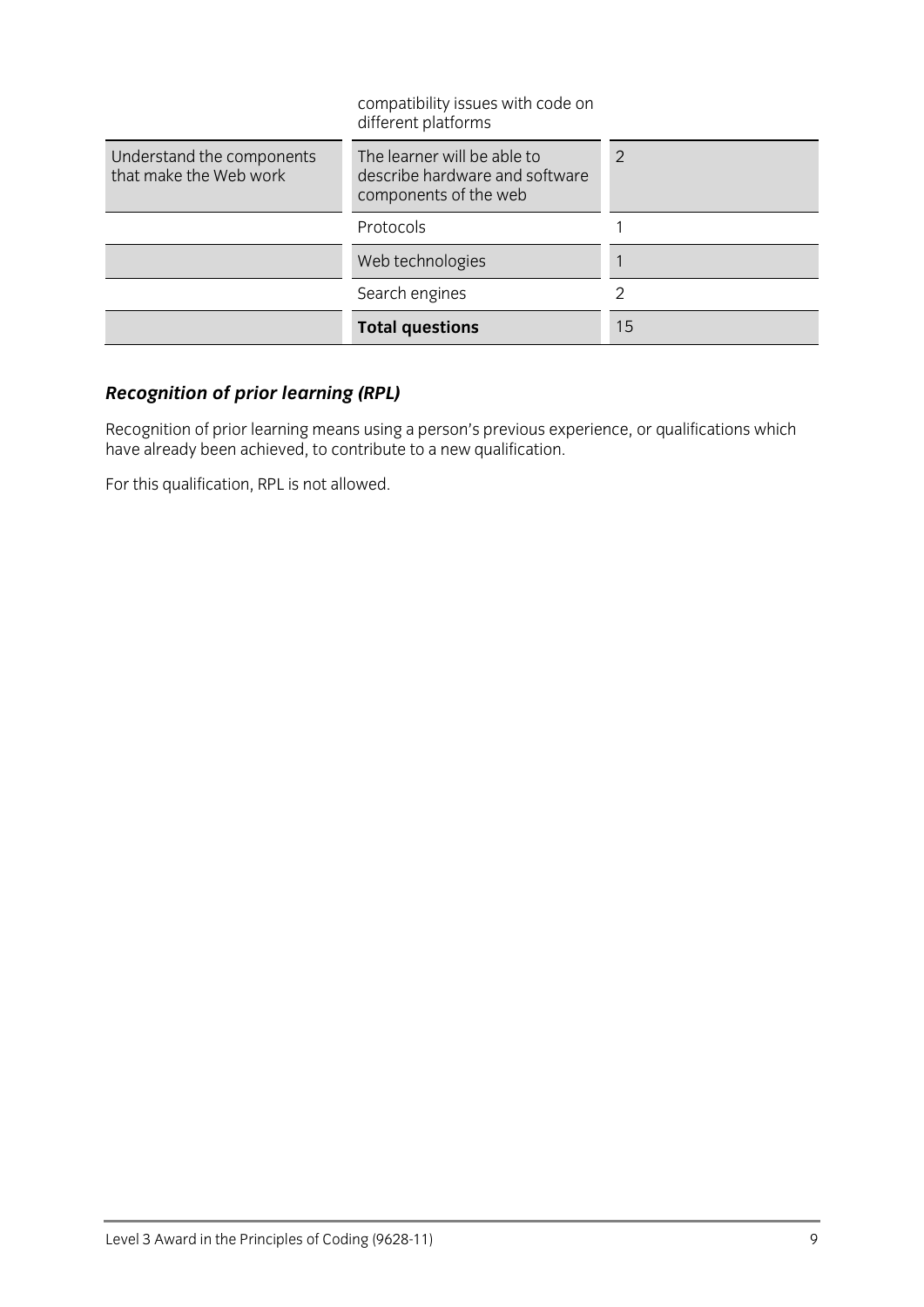#### 5 Administration **5 Administration**

# **Quality assurance**

### *Internal quality assurance*

Registered centres must have effective quality assurance systems to ensure optimum delivery and<br>assessment of qualifications. Quality assurance includes initial centre registration by City & Guilds and the centre's own internal procedures for monitoring quality. Centres are responsible for internal quality assurance and City & Guilds is responsible for external quality assurance. internal quality assurance and City & Guilds is responsible for external quality assurance.

- $\bullet$  internal quality assurance<br>  $\bullet$  City & Guilds external moderation
- City & Guilds external moderation.

In order to carry out the quality assurance role, Internal Quality Assurers must have appropriate teaching and vocational knowledge and expertise. teaching and vocational knowledge and expertise.

### **Access arrangements and special consideration**

 $S_{\text{Merif}}$  is the provisions of the provisions of equalities legislation in developing and administering this contribution specification.

We follow the guidelines in the Joint Council for Qualifications (JCO) document: Regulations and Guidance Relating to Candidates who are Eligible for Adjustments in Examination GCSE, GCE, GNVO, AEA, Entry Level, Basic Skills & Key Skills Access Arrangements and Special Consideration. This is  $\frac{1}{2}$  and  $\frac{1}{2}$  are  $\frac{1}{2}$  in the ICO website: http://www.icq.org.uk/access.org/arrangements/ published on the  $\frac{1}{2}$  which are  $\frac{1}{2}$  and  $\frac{1}{2}$  and  $\frac{1}{2}$  arrangements.

#### *Access arrangements*

We can make arrangements so that learners with disabilities, special educational needs and<br>temporary injuries can access the assessment. These arrangements must be made before the examination. For example, we can produce a Braille paper for a learner with visual impairment. examination. For example, we can produce a Braille paper for a learner with visual impairment.

#### *Special consideration*

We can give special consideration to learners who have had a temporary illness, injury or indisposition at the time of the examination. Where we do this, it is given after the examination. indisposition at the time of the examination. Where we do this, it is given after the examination.

Applications for either access arrangements or special consideration should be submitted to City & Guilds by the Examinations Officer at the centre. Guilds by the Examinations Officer at the centre.

### *Language of examinations*

 $\mathbb{R}^n$  will provide this specification in Eq. (

## **Other issues**

### *European Dimension*

City & Guilds has taken account of the 1988 Resolution of the Council of the European Community in preparing this specification and associated specimen units. preparing this specification and associated specimen units.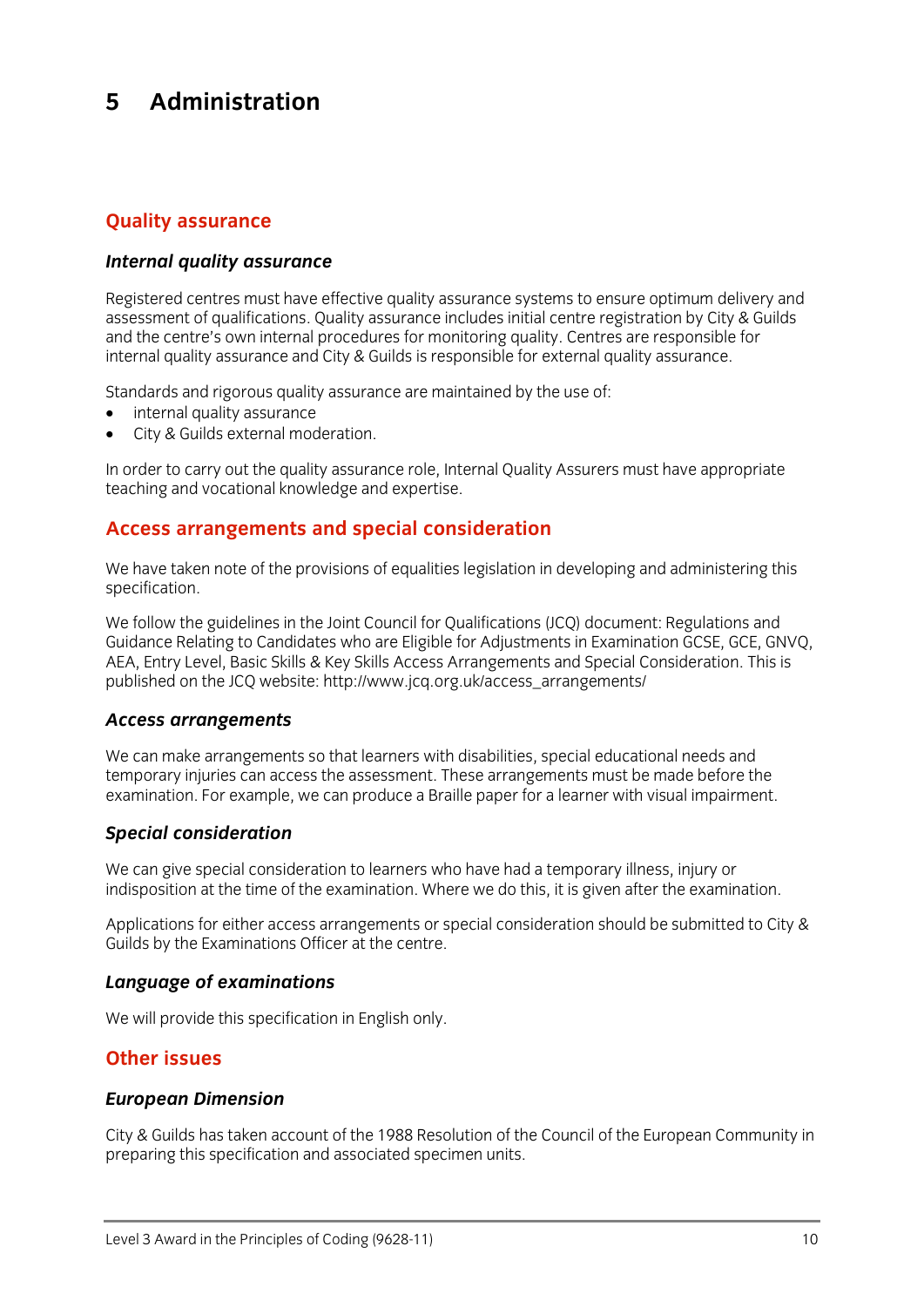#### **Environmental Education** *Environmental Education*

City & Guilds has taken account of the 1988 Resolution of the Council of the European Community<br>and the Report Environmental Responsibility: An Agenda for Further and Higher Education 1993 in  $\alpha$  and  $\alpha$  and  $\alpha$  are positive for  $\alpha$  and  $\alpha$  and  $\alpha$  and  $\alpha$  for  $\alpha$  in  $\alpha$  in  $\alpha$  is  $\alpha$  in  $\alpha$  in  $\alpha$  in  $\alpha$  is  $\alpha$  in  $\alpha$  is  $\alpha$  in  $\alpha$  is  $\alpha$  is  $\alpha$  is  $\alpha$  is  $\alpha$  is  $\alpha$  is  $\alpha$  is  $\alpha$  is preparing this specification and associated specimen units.

### *Avoidance of bias*

City & Guilds has taken great care in the preparation of this specification and specimen units to avoid bias of any kind.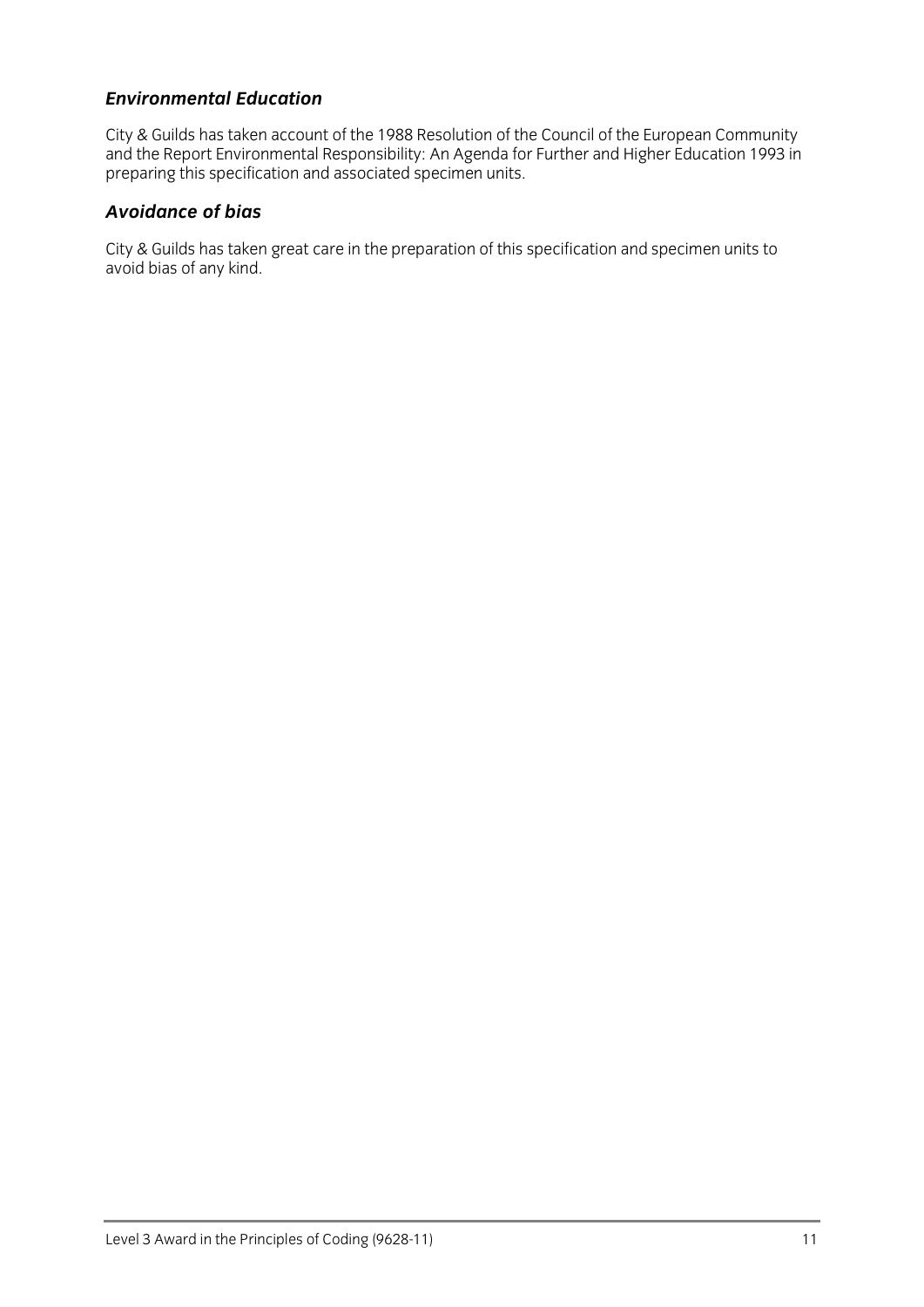#### 6 **Units 6 Units**

### **Availability of units**

Some of the units can be found in a separate document.

### **Structure of the units**

- $\bullet$  City & Guilds reference number
- Title
- Level
- Guided learning hours (GLH)
- Learning outcomes, which are comprised of a number of assessment criteria

Centres must deliver the full breadth of the range. Specialist equipment or commodities may not be available to all centres, so centres should ensure that their delivery covers their use. This may be covered by a practical demonstration (e.g. video). For the practical assessments for this qualification, centres should ensure that there are sufficient resources to complete the task but are qualification, centres should ensure that there are sufficient resources to complete the task but are are are and not required to use all the equipment or commodities in the range.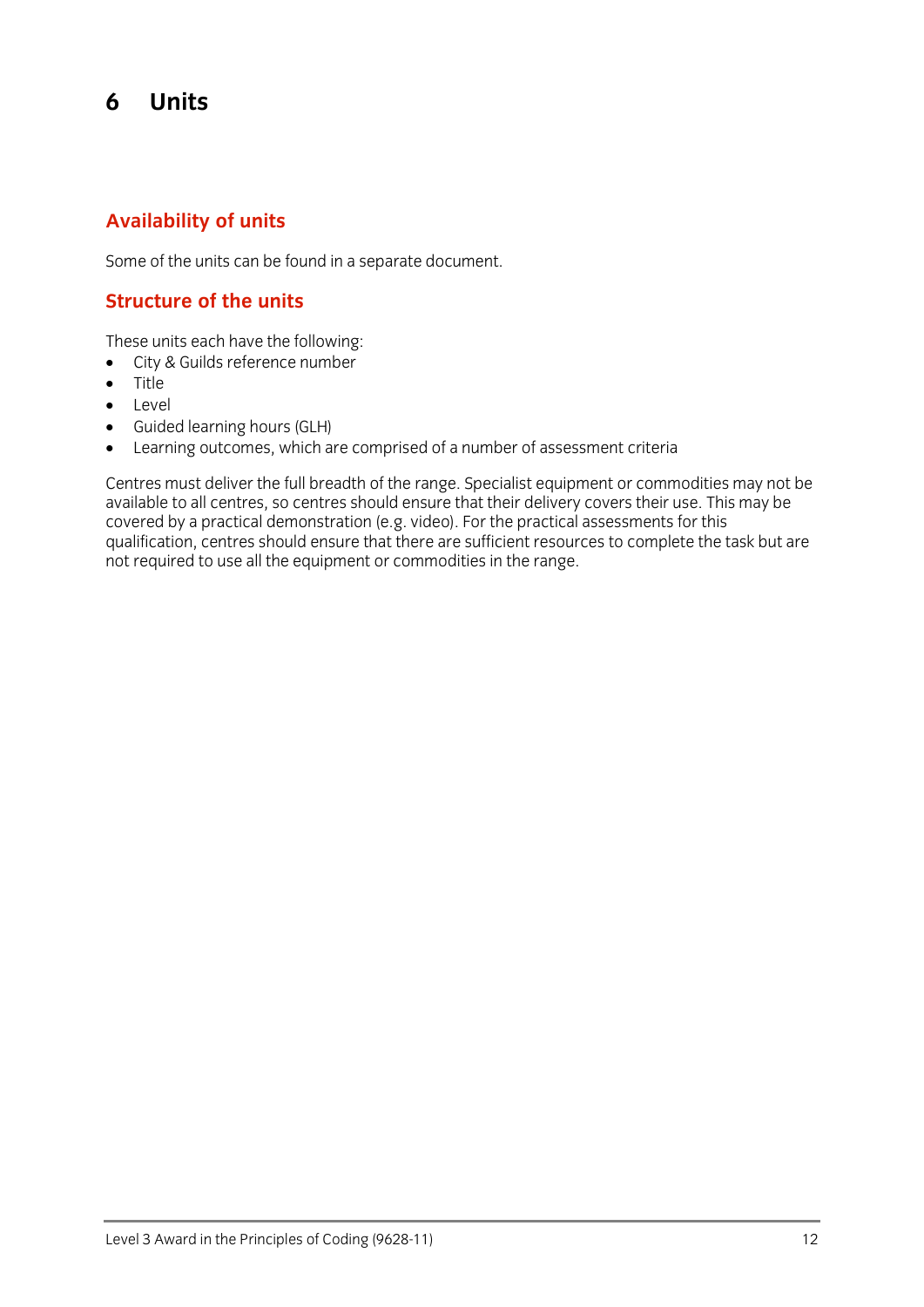### **Unit 311 The Principles of Coding**

| <b>Unit level:</b> Level 3 |  |
|----------------------------|--|
| <b>GLH</b> 36              |  |

#### What is this unit about? **What is this unit about?**

The aim of this unit is to equip learners with an appreciation of the basic principles of coding and an understanding of the components and technologies that enable the Web to work. understanding of the components and technologies that enable the Web to work.

The primary role of a digital marketer is to define, design, create and implement digital campaigns across a variety of online and social media platforms to drive customer acquisition, engagement and retention. It is essential that digital marketers have an appreciation of the technologies that enable websites and online platforms to operate. enable websites and online platforms to operate.

As online specialists, digital marketers can expect to be called upon to help solve problems and<br>tackle challenges outside of the day-to-day running of campaigns. Consequently, an understanding of the means by which websites are created, published and hosted will enable them to meet these challenges and contribute more effectively to the digital presence of their business. challenges and contribute more effectively to the digital presence of their business.

Learners should consider the following questions as a starting point to this unit:<br>- How does the Web actually work?

- 
- How can we ensure websites work correctly with as many browsers and devices as possible?
- Which languages are used to build and operate websites?
- How is code created in a logical and controlled way so that it works correctly on devices?  $H_{\text{eff}}$  is code created in a logical and controlled way so that it works controlly on devices?

**Learning outcomes**<br>In this unit, learners will be able to In this unit, learners will be able to

- $\mathbf{1}$
- 1 Understand the principles of coding<br>2 Understand the components that make the Web work 2 Understand the components that make the Web work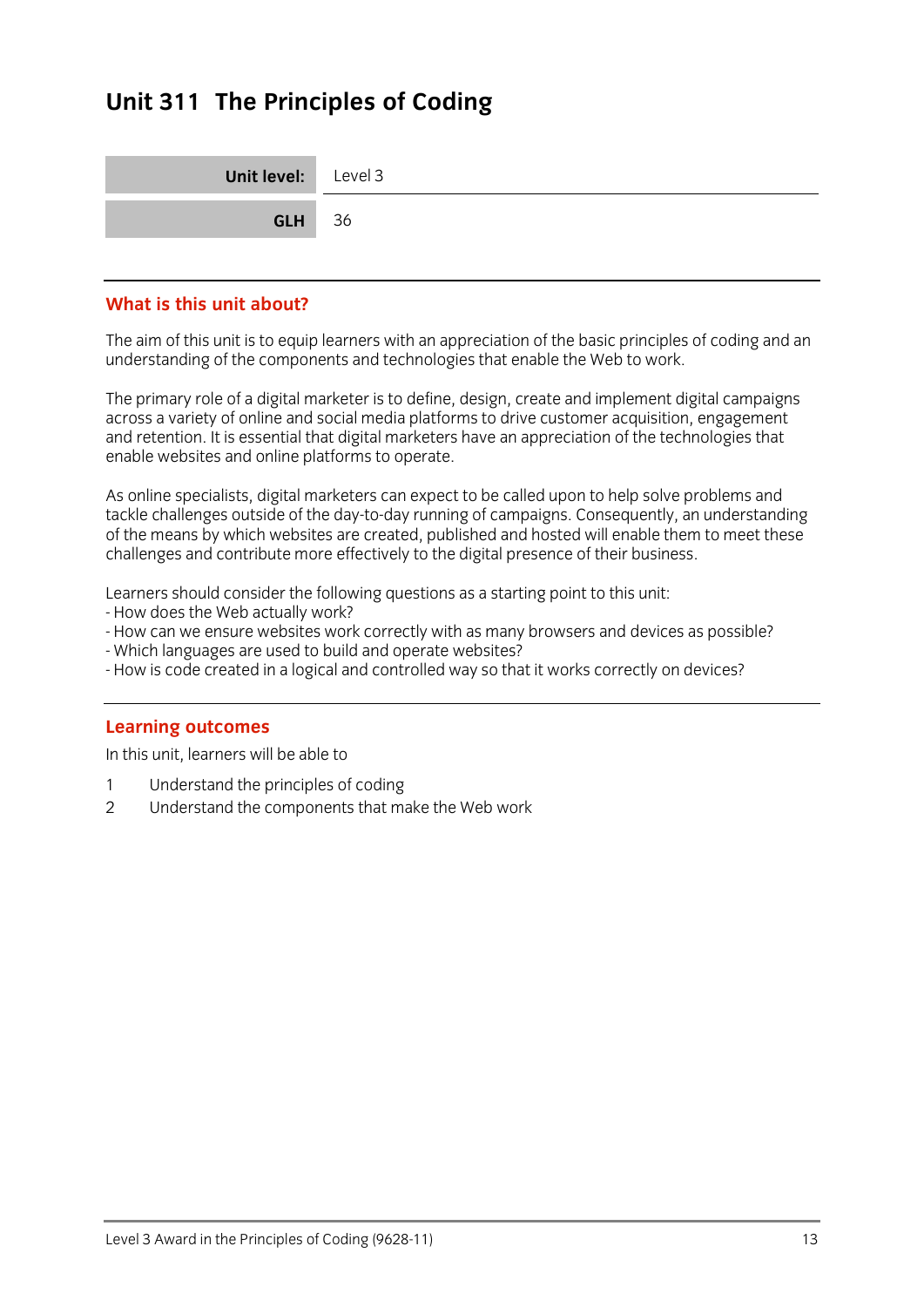### **Scope of content**

This section gives details of the scope of content to be covered in the teaching of the unit to ensure<br>that all the learning outcomes can be achieved that all the learning outcomes can be achieved.

#### **Learning outcome**

 $\mathbf{1}$ 1 Understand the principles of coding

#### **Topics**

- 
- 1.1 Logic<br>1.2 Coding languages
- $1.3$  Compatibility of  $\epsilon$  $\frac{1}{3}$  compatibility of code  $\frac{1}{3}$

In the comining outcome, the rearner will gain an approximation of logic and recognise that code is represented<br>Created in a controlled way for the process (computer to be able to read and action it correctly created in a controlled way for the process /computer to be able to read and action it correctly.

### **Topic 1.1**

- Algorithms (pseudocode and flow charts)<br>• Elow control
- Flow control<br>o Sequence
	-
	- o Selection
	- o Iteration
- The Software Development Life Cycle steps
	- o Requirement gathering and analysis<br>o Design (Agile)
	-
	- o Implementation / coding
	- o Testing
	- o Deployment
	- o Maintenance o Maintenance

#### **Topic 1.2**

The learner will be able to recognise and describe the use of common languages

- **HTML**
- **CSS**
- **JavaScript**
- PHP

#### **Topic 1.3**

The learner will understand the importance of considering compatibility issues with code on different platforms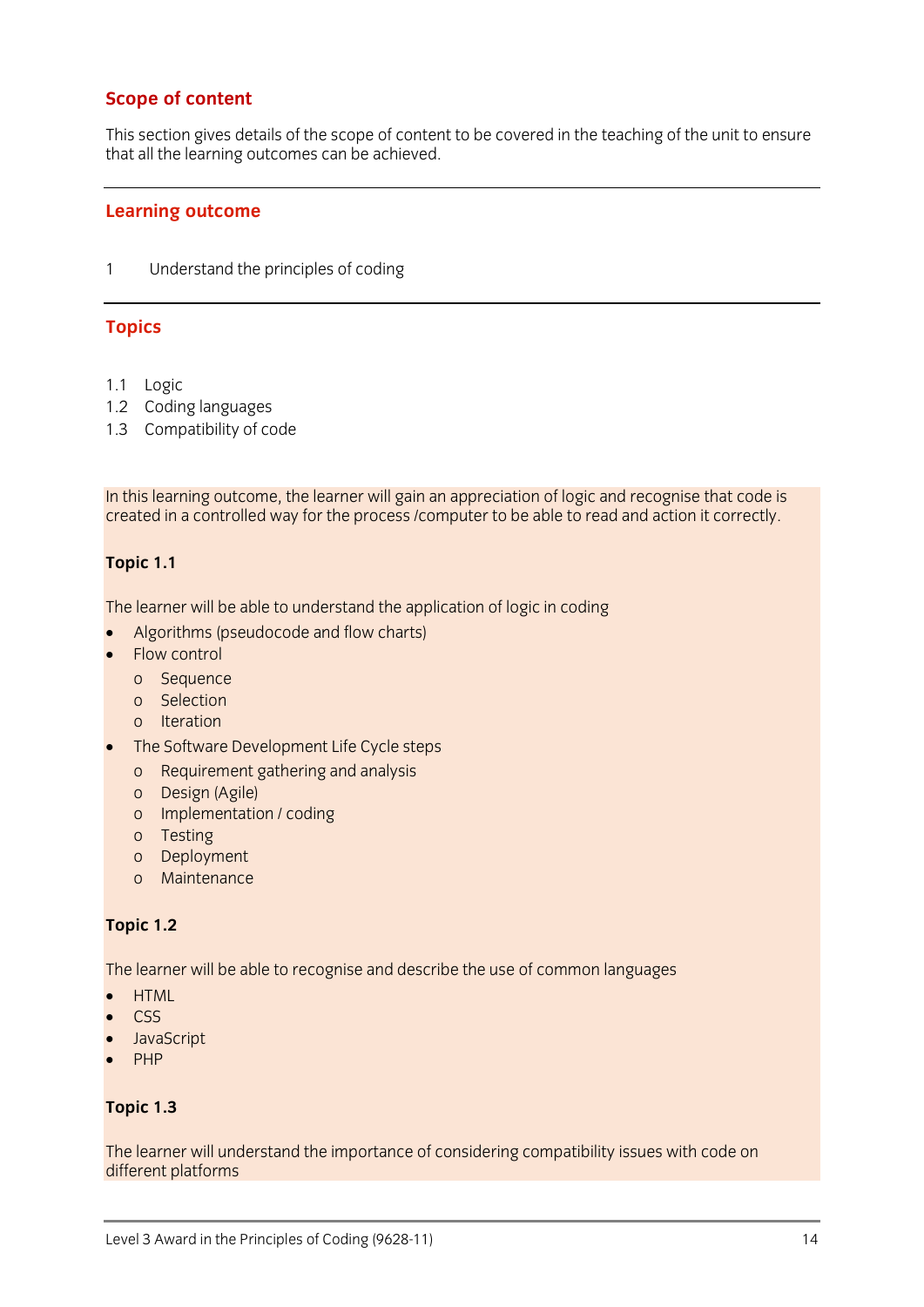- Governance ( World Wide Web Consortium (W3C))
- Cross browser compatibility
- Websites, mobile sites and Apps
- Mobile friendly (screen size issues, responsive design, bootstrap, layout and navigation,  $\frac{1}{2}$

### **Learning outcome**

 $\overline{2}$ 2 Understand the components that make the Web work

### **Topics**

- 2.1 Hardware and software components<br>2.2 Protocols
- 
- 2.3 Web technologies
- 2.4 Soarch ongines 2.4 Search engines

In this learning outcome, the learner will explore a range of components and technologies that make the Web work. They will recognise the elements required to implement a website and know how search engines work. how search engines work.

#### **Topic 2.1**

The learner will be able to describe hardware and software components of the web

- - Hardware<br>o Webserver
	- o Client
	- o Other  $\overline{\mathcal{C}}$  of the contract  $\overline{\mathcal{C}}$
- - Software<br>o Content Management Systems
	- o Web server software
	- o Browsers
	- o Web authoring software
	- o Databases o Databases

#### **Topic 2.2**

The learner will be able to describe the purpose of the following protocols

- **HTTP**
- **HTTPS**
- 
- FTP<br>SMTP  $\bullet$  SMTP
- TCP/IP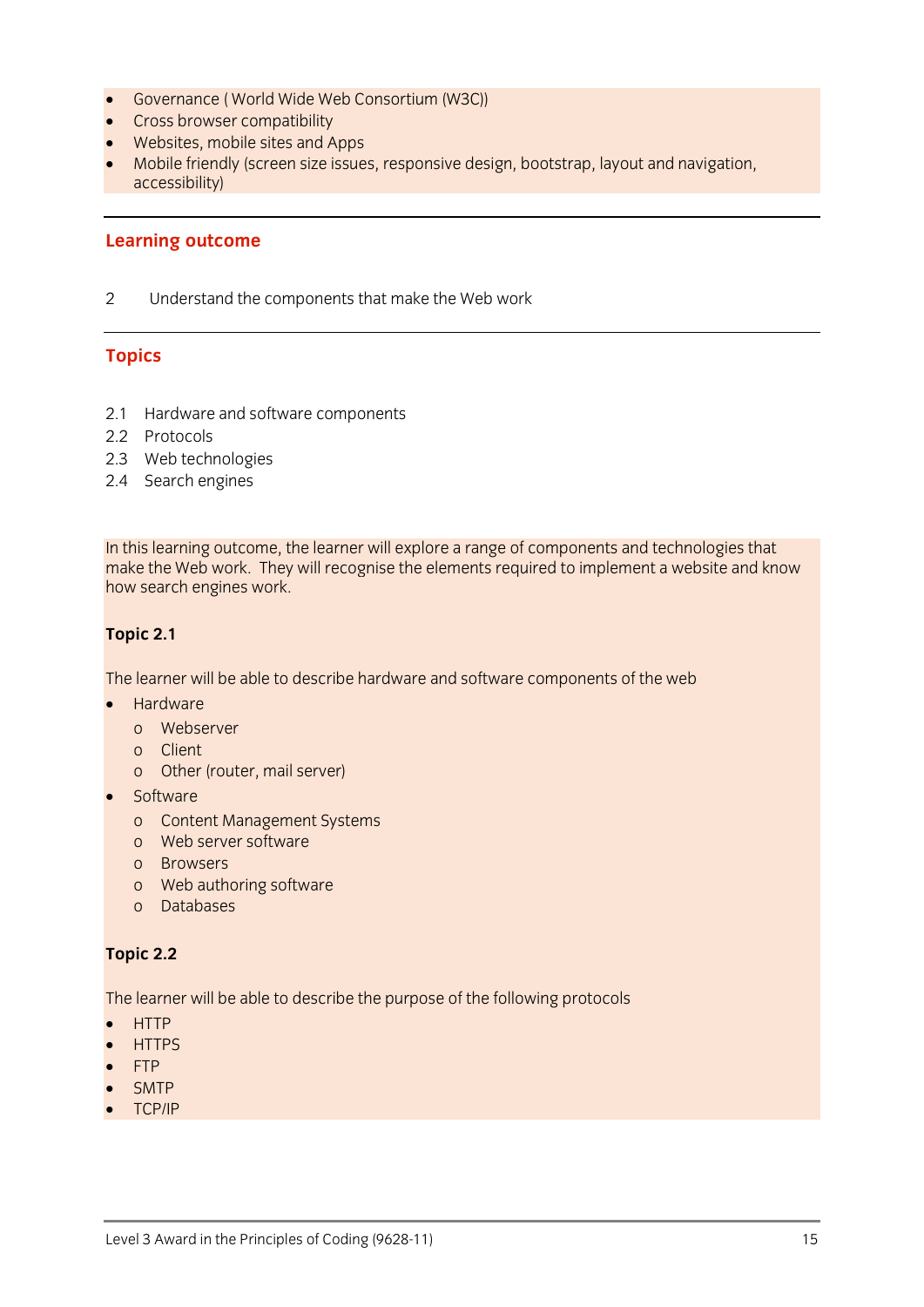### **Topic 2.3**

The learner will be able to describe technologies required for the Web<br>• Domains and webhosting services

- Domains and webhosting services
- DNS
- IP addresses
- Security in the technologies used

### **Topic 2.4**

The learner will be able to explain the fundamentals of how search engines operate<br>• Crawling and indexing

- Crawling and indexing<br>• Relevance and nopular
- Relevance and popularity
- Meta information
- Artificial influencing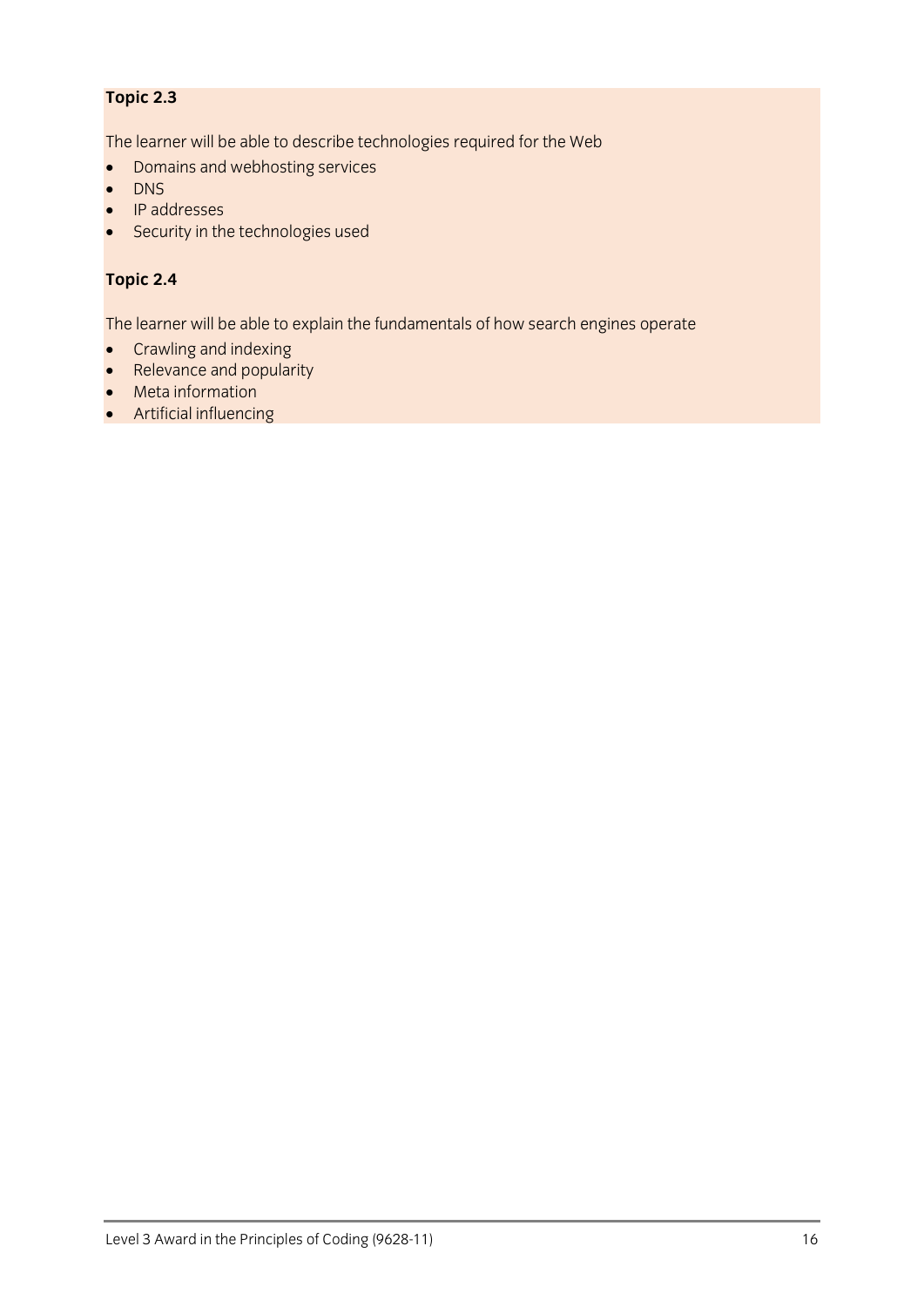**Guidance for delivery**<br>Actual development of code is not required for achievement of this unit, however it may enhance and reinforce understanding. and reinforce understanding.

Learners are only expected to recognise languages that are explicitly stated in the unit. Other<br>languages that may be required by their organisation or employer can be included but will not be languages that may be required by their organisation or employer can be included but will not be assessed.

This unit can be taught either within or outside of the workplace as appropriate, providing the learner with paper based or hands on practical exercises and case studies representative of the Digital Marketer competencies in operation.  $\sigma$ 

Learners should be encouraged to explore and use as wide a range of digital tools and techniques as possible such as CMS and on-page optimisation.

### **Suggested learning resources**

### Websites

WordPress

When the press <https://wordpress.com/>

#### **Additional resources**

Below is an indicative list. Other equipment may be required depending on delivery

- Coding editor-Notepad or Notepad++-Browser (e.g. Chrome)-Interactive code tool (e.g. Code<br>Academy)
- Webhosting environment (for demonstration)-Localhost (e.g. XAMPP)-Live webspace and<br>domain (e.g. Godaddy, 1and1)-Content Management System (e.g. WordPress) domain (e.g. Godada) -content Management System (e.g. WordPress)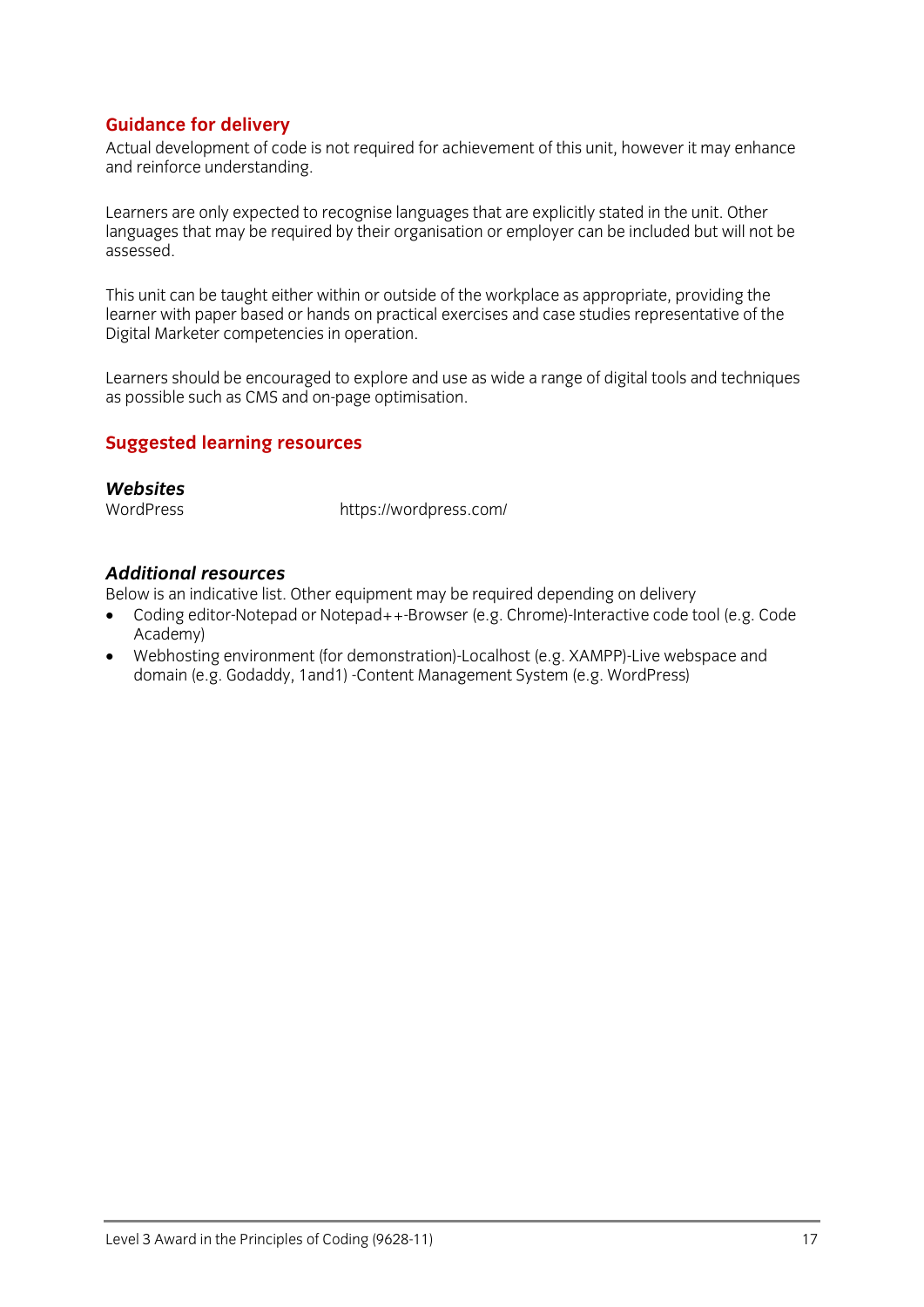### **Appendix 1 Sources of general information**

The following documents contain essential information for centres delivering City & Guilds qualifications. They should be referred to in conjunction with this handbook. To download the documents and to find other useful documents, go to the Centres and Training Providers homepage on www.cityandguilds.com.  $\frac{1}{2}$  and  $\frac{1}{2}$ 

*Centre Manual - Supporting Customer Excellence* contains detailed information about the processes centre' status, or to offer a particular qualification, as well as updates and good practice exemplars for City & Guilds assessment and policy issues. for City & Guilds assessment and policy issues.

- The centre and qualification approval process<br>• Assessment internal quality assurance and ex
- Assessment, internal quality assurance and examination roles at the centre
- Registration and certification of candidates
- Non-compliance
- Complaints and appeals
- Equal opportunities
- Data protection
- Management systems
- Maintaining records
- Assessment
- Internal quality assurance
- External quality assurance.

*Our Quality Assurance Requirements* encompasses all of the relevant requirements of key regulatory documents such as:

- SQA Awarding Body Criteria (2007)
- NVQ Code of Practice (2006)

and sets out the criteria that centres should adhere to pre and post centre and qualification approval. approval.

*Access to Assessment & Qualifications* provides full details of the arrangements that may be made adiustments in assessment. adjustments in assessment.

The **centre homepage** section of the City & Guilds website also contains useful information on  $\mathbf{S}$ 

- **Walled Garden**: how to register and certificate candidates on line
- **Events:** dates and information on the latest Centre events
- **Online assessment**: how to register for e-assessments.

*Centre Guide – Delivering International Qualifications* contains detailed information about the processes which must be followed and requirements which must be checked and requirements of a centre to achieve<br>'annroved centre' status for to offer a narticular qualification 'approved centre' status, or to offer a particular qualification.

- The centre and qualification approval process and forms
- Assessment, verification and examination roles at the centre
- Registration and certification of candidates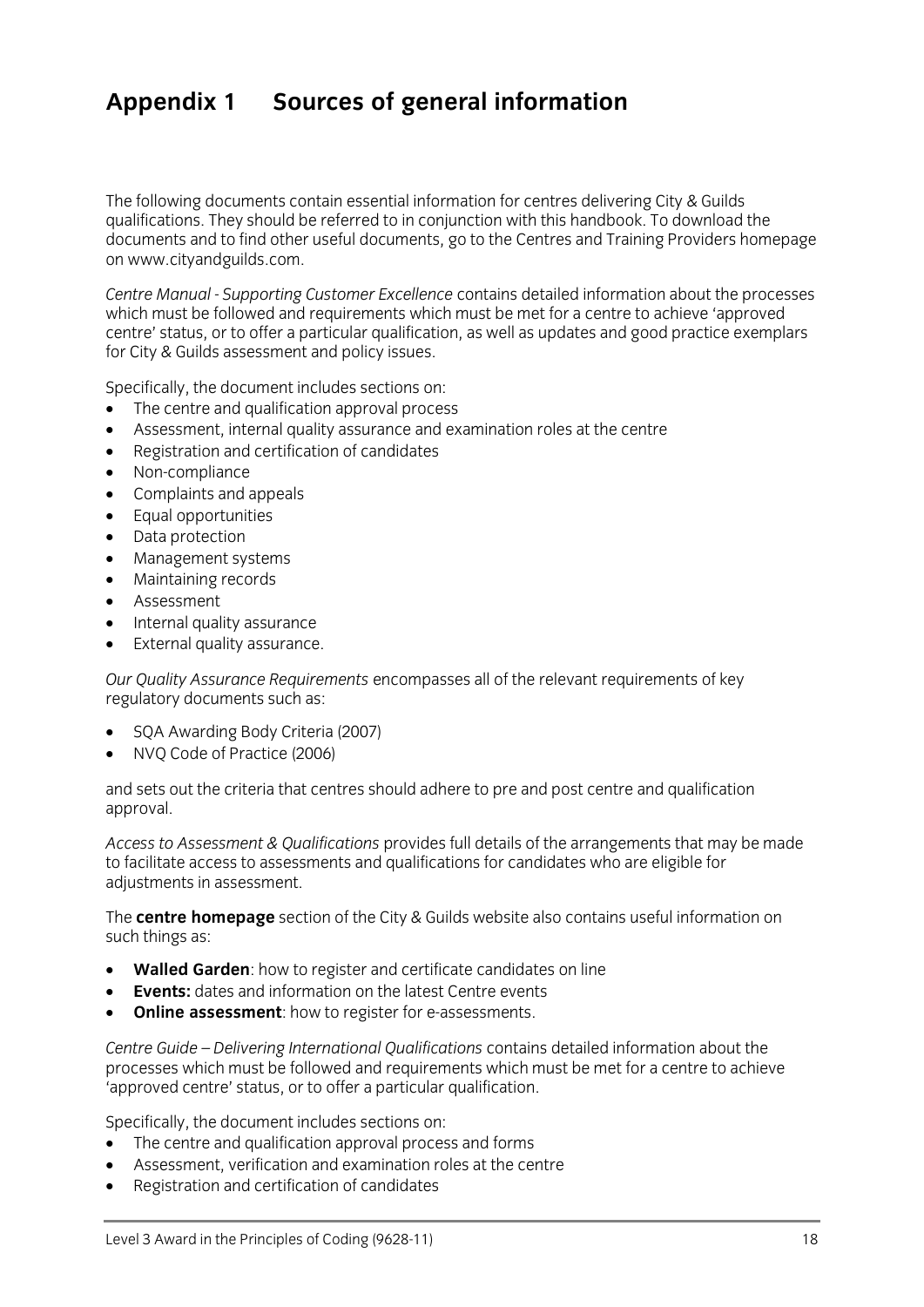- Non-compliance
- Complaints and appeals<br>• Equal opportunities
- Equal opportunities<br>• Data protection
- Data protection<br>• Frequently aske
- Frequently asked questions.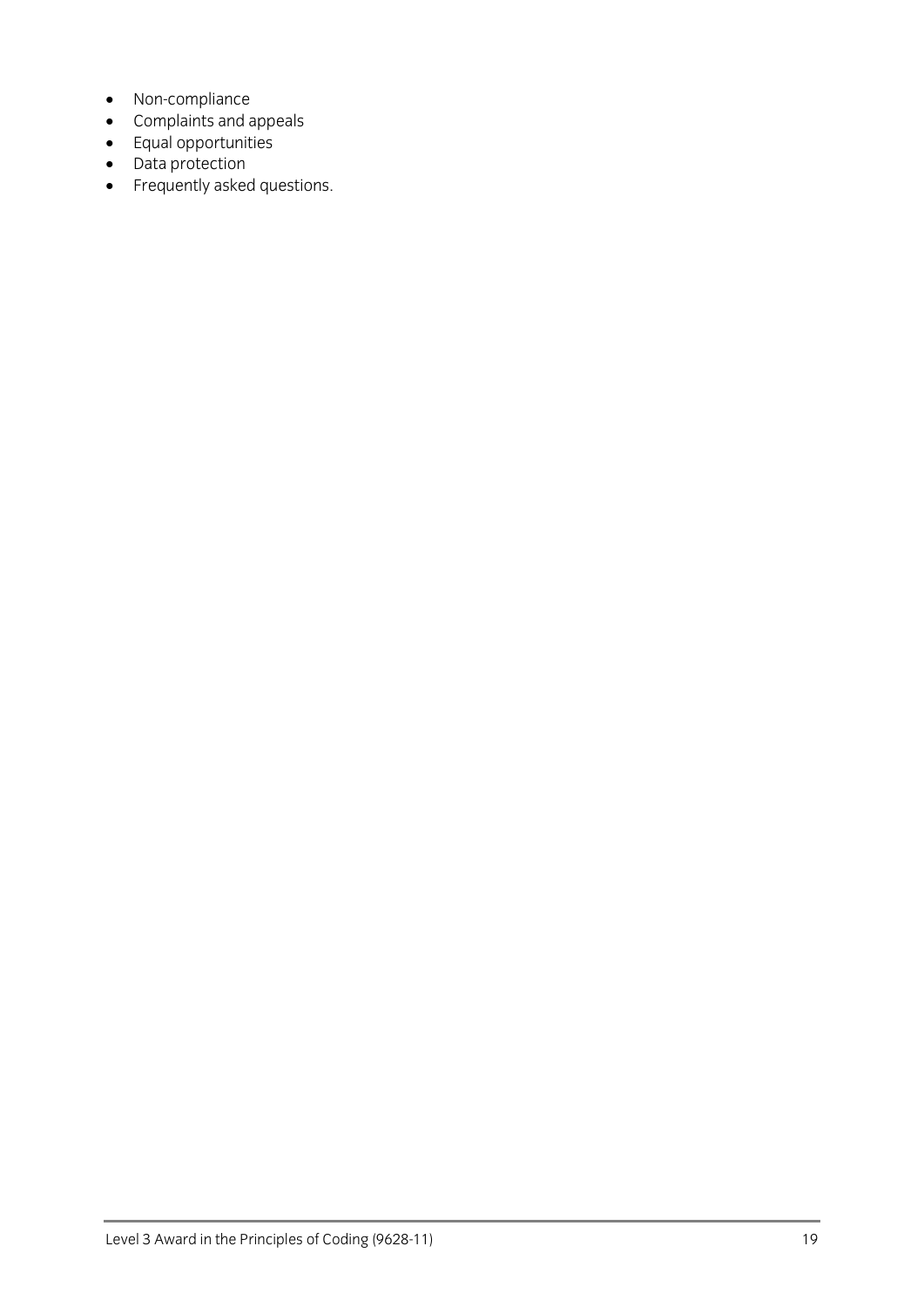### **Appendix 2 Useful contacts**

| <b>UK learners</b><br>General qualification information                                                                                                                                                    | E: learnersupport@cityandguilds.com |
|------------------------------------------------------------------------------------------------------------------------------------------------------------------------------------------------------------|-------------------------------------|
| <b>International learners</b><br>General qualification information                                                                                                                                         | E: intcg@cityandguilds.com          |
| <b>Centres</b><br>Exam entries, Certificates,<br>Registrations/enrolment, Invoices, Missing<br>or late exam materials, Nominal roll reports,<br>Results                                                    | E: centresupport@cityandguilds.com  |
| <b>Single subject qualifications</b><br>Exam entries, Results, Certification, Missing<br>or late exam materials, Incorrect exam<br>papers, Forms request (BB, results entry),<br>Exam date and time change | E: singlesubjects@cityandguilds.com |
| <b>International awards</b><br>Results, Entries, Enrolments, Invoices,<br>Missing or late exam materials, Nominal roll<br>reports                                                                          | E: intops@cityandguilds.com         |
| <b>Walled Garden</b><br>Re-issue of password or username,<br>Technical problems, Entries, Results, e-<br>assessment, Navigation, User/menu option,<br>Problems                                             | E: walledgarden@cityandguilds.com   |
| Employer<br>Employer solutions, Mapping, Accreditation,<br>Development Skills, Consultancy                                                                                                                 | E: business@cityandguilds.com       |
| <b>Publications</b><br>Logbooks, Centre documents, Forms, Free<br>literature                                                                                                                               |                                     |

Every effort has been made to ensure that the information contained in this publication is true and correct at the time of going to press. However, City & Guilds' products and services are subject to continuous development and improvement and the right is reserved to change products and services from time to time. City & Guilds cannot accept liability for loss or damage arising from the use of information in this publication. use of information in this publication.

If you have a complete a complaint in the service and the services that we have a complete the services that we have a control of the services that we have a control of the services that we have a control of the services t provide, email[: feedbackandcomplaints@cityandguilds.com](http://feedbackandcomplaints@cityandguilds.com)